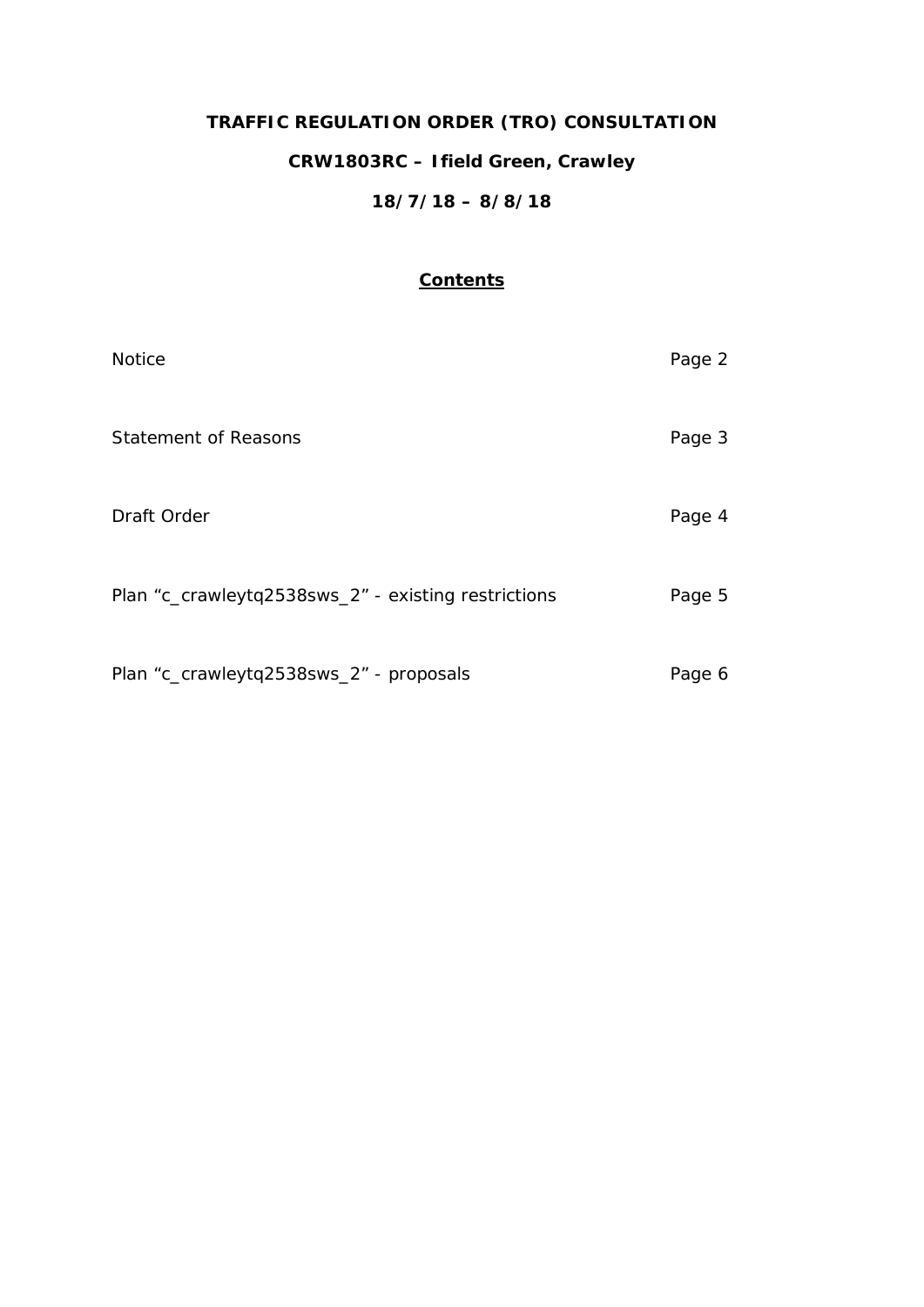#### **WEST SUSSEX COUNTY COUNCIL ((CRAWLEY BOROUGH) (PARKING PLACES AND TRAFFIC REGULATION) (CONSOLIDATION) ORDER 2010) (IFIELD GREEN AMENDMENT) ORDER 2018 & WEST SUSSEX COUNTY COUNCIL ((CRAWLEY BOROUGH) (PARKING PLACES AND TRAFFIC REGULATION) (CONSOLIDATION) ORDER 2010) (IFIELD DRIVE & SHIPLEY ROAD AMENDMENT) ORDER 2018**

**NOTICE** is hereby given that West Sussex County Council propose to make permanent Orders under the provisions of the Road Traffic Regulation Act 1984, the effect of which will be to:

- (i) introduce lengths of prohibition of waiting at all times (double yellow lines) on sections of Ifield Green, Rectory Lane and The Tithe; and
- (ii) introduce lengths of prohibition of waiting at all times (double yellow lines) on sections of Ifield Drive and Shipley Road.

The consultations for these proposals will start on 18 July 2018 and, AT THAT TIME, full details of the proposals in this Notice can be viewed on our website [www.westsussex.gov.uk/tro.](http://www.westsussex.gov.uk/tro) The website includes a response form for comments or objections.

The documents will also be available to inspect at West Sussex County Council, County Hall, Chichester during normal office hours, and at the Crawley Public Library, Southgate Avenue, Crawley during normal library opening hours.

Any objections or comments about the proposals must be received by 8 August 2018. These may be sent via the response form on the website, in writing to: TRO Team, West Sussex County Council, The Grange, Tower Street, Chichester, PO19 1RH; or by e-mail to: [tro.team@westsussex.gov.uk.](mailto:tro.team@westsussex.gov.uk) Library staff will NOT be in a position to answer questions on the proposal and all correspondence should be addressed to the undersigned, quoting the reference TRO/CRW1803/RC or TRO/CRW1802/RC. Only correspondence including a full name and address will be considered.

Dated this 18th July 2018

Director of Law & Assurance County Hall **Chichester**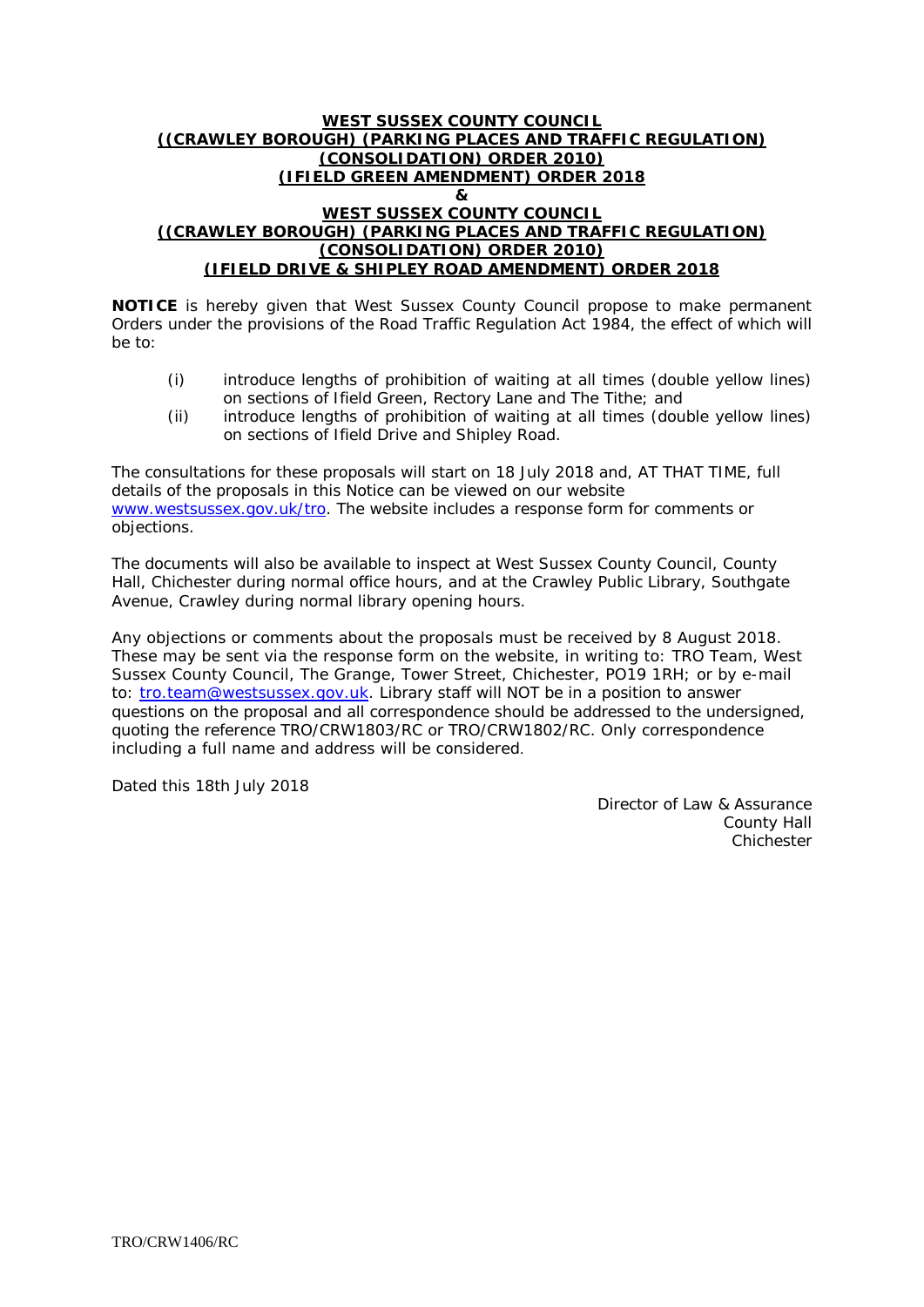#### **WEST SUSSEX COUNTY COUNCIL ((CRAWLEY BOROUGH) (PARKING PLACES AND TRAFFIC REGULATION) (CONSOLIDATION) ORDER 2010) (IFIELD GREEN AMENDMENT) ORDER 201\***

#### **STATEMENT OF REASONS FOR PROPOSING TO MAKE THE ORDER**

The County Council in exercise of their powers under the Road Traffic Regulation Act 1984, propose to introduce a permanent Order the effect of which will be to introduce lengths of prohibition of waiting at all times (double yellow lines) on sections of Ifield Green, Rectory Lane and The Tithe.

Vehicles are routinely parking too close to the junctions of Ifield Green, Rectory Lane and The Tithe so as to obstruct visibility and affect the free flow of traffic. Crawley County Local Committee approved progression of a Traffic Order to resolve this issue.

Parking in too close proximity to junctions adversely affects visibility for drivers and pedestrians. Obstructive parking practice is common place near to the general store at Post Office Cottage.

It is proposed to introduce double yellow lines in and around the junctions of Ifield Green, Rectory Lane and The Tithe to enforce Highway Code Rule 243. This aims to discourage drivers from parking in unsuitable locations, deter footway parking and will mean that enforcement action can be taken against drivers contravening the waiting restrictions.

This Order is proposed for avoiding danger to persons or other traffic using the road, to prevent damage to the highway and to facilitate the passage on the road of any class of traffic (including pedestrians).

Plan No. TQ2538SWS

shows the length of road, which is the subject of the proposed Order.

Director of Law & Assurance County Hall Chichester

Dated July 2018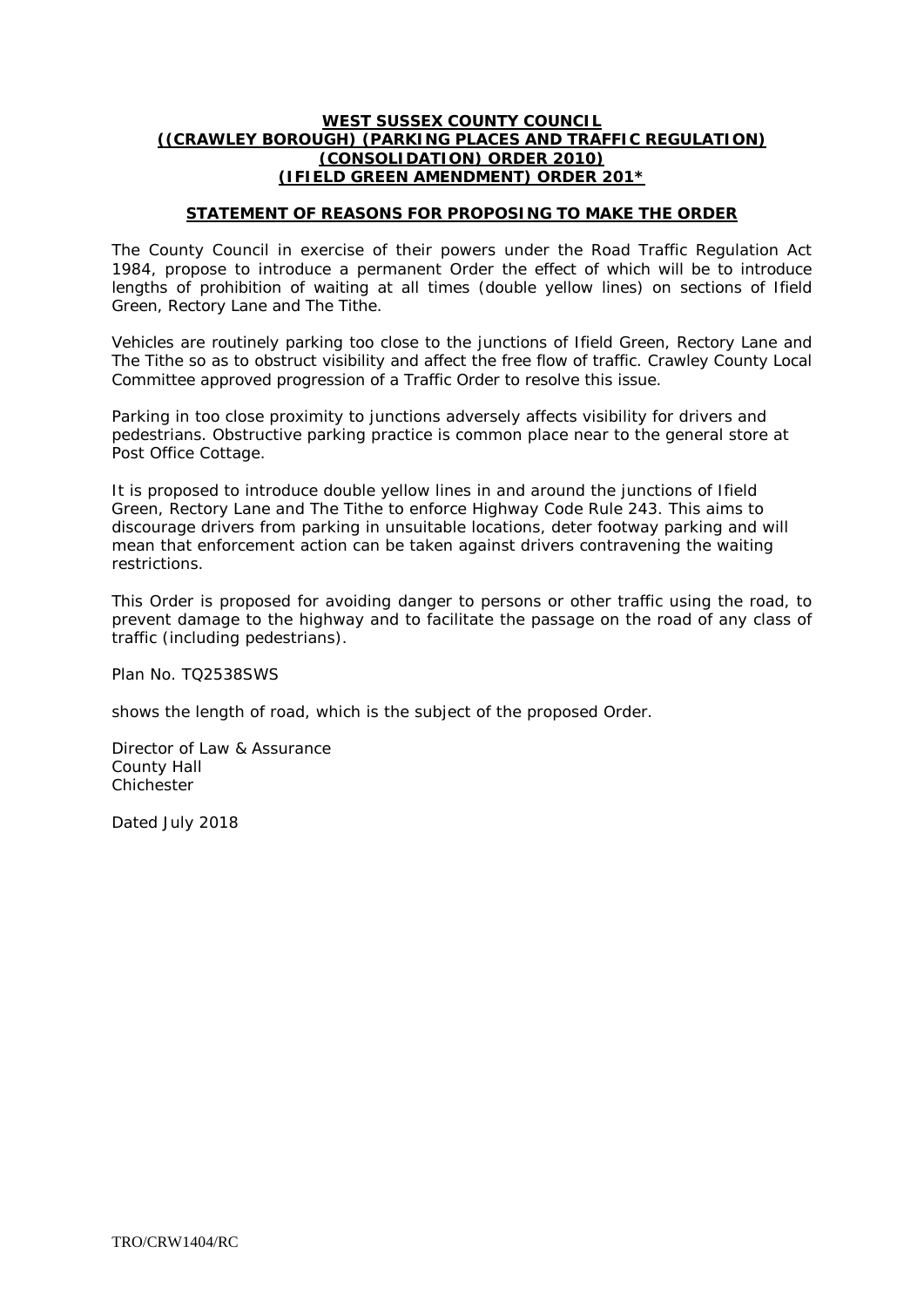#### **WEST SUSSEX COUNTY COUNCIL ((CRAWLEY BOROUGH) (PARKING PLACES AND TRAFFIC REGULATION) (CONSOLIDATION) ORDER 2010) (IFIELD GREEN AMENDMENT) ORDER 2018**

West Sussex County Council in exercise of their powers under Sections 1 (1) 2 (1) and (2), 4 (2), 45, 46, 49 and 53 and Part IV of Schedule 9 of the Road Traffic Regulation Act 1984 "the Act" as amended and of all other enabling powers and after consultation with the chief officer of police in accordance with Part III of Schedule 9 to the Act hereby make the following Order:-

- 1. This Order shall come into operation on the x day of x 2018 and may be cited as "West Sussex County Council ((Crawley Borough) (Parking Places and Traffic Regulation) (Consolidation) Order 2010) (Ifield Green Amendment) Order 2018."
- 2. The "West Sussex County Council (Crawley Borough) (Parking Places and Traffic Regulation) (Consolidation) Order 2010" is hereby amended by the insertion into it of the plan attached in the First Schedule to this Order.

### **FIRST SCHEDULE Plan to be inserted (as attached)**

TQ2538SWS (Sheet Issue No.1)

| THE COMMON SEAL of WEST SUSSEX<br>COUNTY COUNCIL was hereto affixed |        |       |
|---------------------------------------------------------------------|--------|-------|
| the<br>in the presence of:                                          | day of | (L.S) |
| <b>Authorised Signatory</b>                                         |        |       |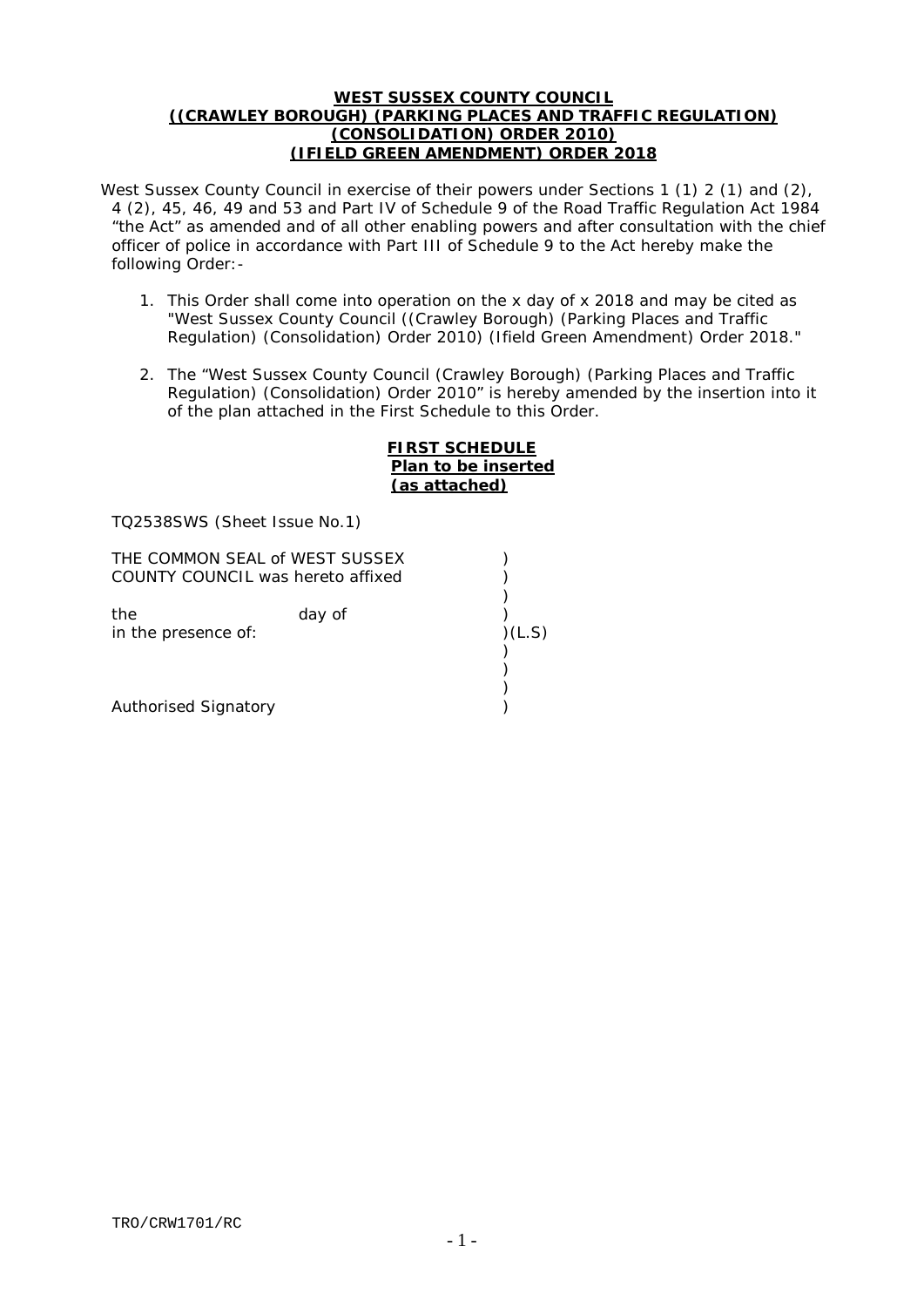